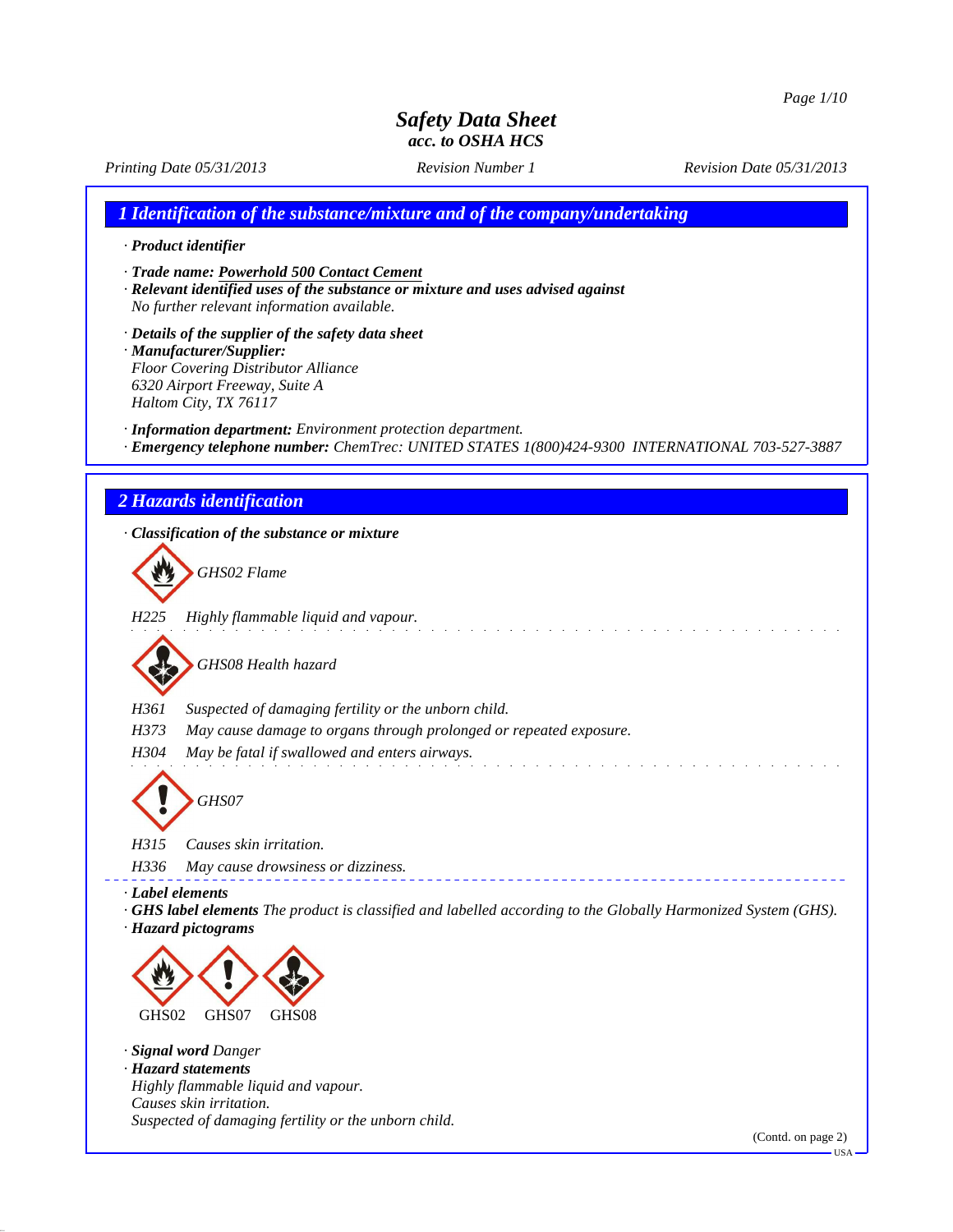*Printing Date 05/31/2013 Revision Number 1 Revision Date 05/31/2013*

#### *Trade name: Powerhold 500 Contact Cement*

| (Contd. of page 1)                                                                                         |  |
|------------------------------------------------------------------------------------------------------------|--|
| May cause drowsiness or dizziness.                                                                         |  |
| May cause damage to organs through prolonged or repeated exposure.                                         |  |
| May be fatal if swallowed and enters airways.                                                              |  |
| · Precautionary statements                                                                                 |  |
| If medical advice is needed, have product container or label at hand.                                      |  |
| Keep out of reach of children.                                                                             |  |
| Read label before use.                                                                                     |  |
| Keep away from heat/sparks/open flames/hot surfaces. - No smoking.                                         |  |
| Use explosion-proof electrical/ventilating/lighting/equipment.                                             |  |
| IF SWALLOWED: Immediately call a POISON CENTER or doctor/physician.                                        |  |
| IF ON SKIN (or hair): Remove/Take off immediately all contaminated clothing. Rinse skin with water/shower. |  |
| Store locked up.                                                                                           |  |
| Dispose of contents/container in accordance with local/regional/national/international regulations.        |  |
| · Classification system:                                                                                   |  |
| $\cdot$ NFPA ratings (scale 0 - 4)                                                                         |  |
|                                                                                                            |  |
| $Health = 2$                                                                                               |  |
| $Fire = 3$                                                                                                 |  |
| $Reactivity = 0$                                                                                           |  |
|                                                                                                            |  |
| $\cdot$ HMIS-ratings (scale 0 - 4)                                                                         |  |
| <b>HEALTH</b>                                                                                              |  |
| $Health = *2$                                                                                              |  |
| $3$ Fire = 3<br><b>FIRE</b>                                                                                |  |
| <b>PHYSICAL HAZARD</b> $\boxed{0}$ <i>Physical Hazard</i> = 0                                              |  |
|                                                                                                            |  |
| $\cdot$ Other hazards                                                                                      |  |
| · Results of PBT and vPvB assessment                                                                       |  |
| · <b>PBT</b> : Not applicable.                                                                             |  |
| $\cdot$ vPvB: Not applicable.                                                                              |  |
|                                                                                                            |  |
|                                                                                                            |  |
| <b>3 Composition/information on ingredients</b>                                                            |  |
|                                                                                                            |  |
| Chemical characterization: Mixtures                                                                        |  |

*· Description: Adhesive*

| 108-88-3 toluene     |                             | $25 - 50\%$   |
|----------------------|-----------------------------|---------------|
| 110-54-3 $n$ -hexane |                             | 25-50%        |
|                      | 78-93-3 methyl ethyl ketone | $12.5 - 10\%$ |

# *4 First aid measures*

### *· Description of first aid measures*

*· After inhalation:*

*Supply fresh air or oxygen; call for doctor.*

*In case of unconsciousness place patient stably in side position for transportation.*

*· After skin contact:*

*Wipe excess from skin.*

*Immediately wash with water and soap and rinse thoroughly.*

### *· After eye contact:*

*Rinse opened eye for 15 minutes under running water. If eye becomes irritated, obtain medical treatment.*

(Contd. on page 3)

USA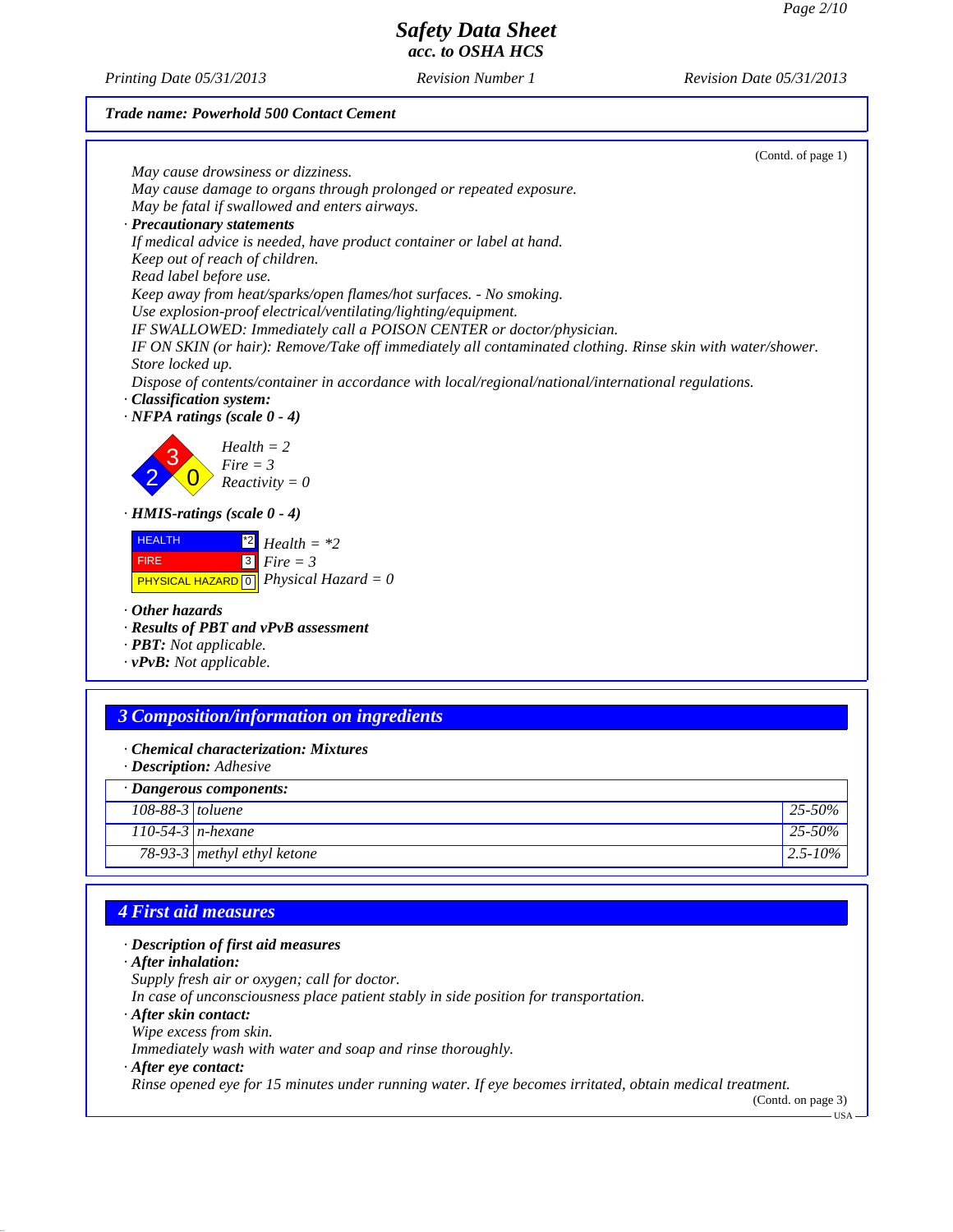*Printing Date 05/31/2013 Revision Number 1 Revision Date 05/31/2013*

#### *Trade name: Powerhold 500 Contact Cement*

(Contd. of page 2)

*· After swallowing:*

*Rinse out mouth with water. Drink 1 - 2 glasses of water but do not induce vomiting. Do not give liquids to a drowsy, convulsing or unconscious person. If vomiting occurs spontaneously, keep head below hips to prevent aspiration.*

*Seek medical treatment.*

- *· Information for doctor:*
- *· Most important symptoms and effects, both acute and delayed No further relevant information available. · Indication of any immediate medical attention and special treatment needed*
- *No further relevant information available.*

## *5 Firefighting measures*

- *· Extinguishing media*
- *· Suitable extinguishing agents: CO2, sand, extinguishing powder. Do not use water. Use fire fighting measures that suit the environment.*
- *· For safety reasons unsuitable extinguishing agents: Water*
- *· Special hazards arising from the substance or mixture No further relevant information available.*
- *· Advice for firefighters*
- *· Protective equipment: Protective clothing and respiratory protective device.*

### *6 Accidental release measures*

- *· Personal precautions, protective equipment and emergency procedures Wear protective equipment. Keep unprotected persons away. Ensure adequate ventilation*
- *· Environmental precautions: Do not allow to enter sewers/ surface or ground water.*
- *· Methods and material for containment and cleaning up:*

*Absorb with liquid-binding material (sand, diatomite, acid binders, universal binders, sawdust). Dispose of contaminated material as waste in accordance with federal state and local regulations. Ensure adequate ventilation.*

*Do not flush with water or aqueous cleansing agents*

*· Reference to other sections See Section 7 for information on safe handling. See Section 8 for information on personal protection equipment. See Section 13 for disposal information.*

## *7 Handling and storage*

### *· Handling:*

- *· Precautions for safe handling Avoid prolonged or repeated contact with skin.*
- *Avoid contact with eyes.*
- *Wash thoroughly after handling.*
- *Prevent formation of aerosols.*
- *Open containers in a well ventilated area and avoid breathing headspace vapors.*
- *· Information about protection against explosions and fires:*
- *Keep ignition sources away Do not smoke.*
- *Protect against electrostatic charges.*

(Contd. on page 4)

USA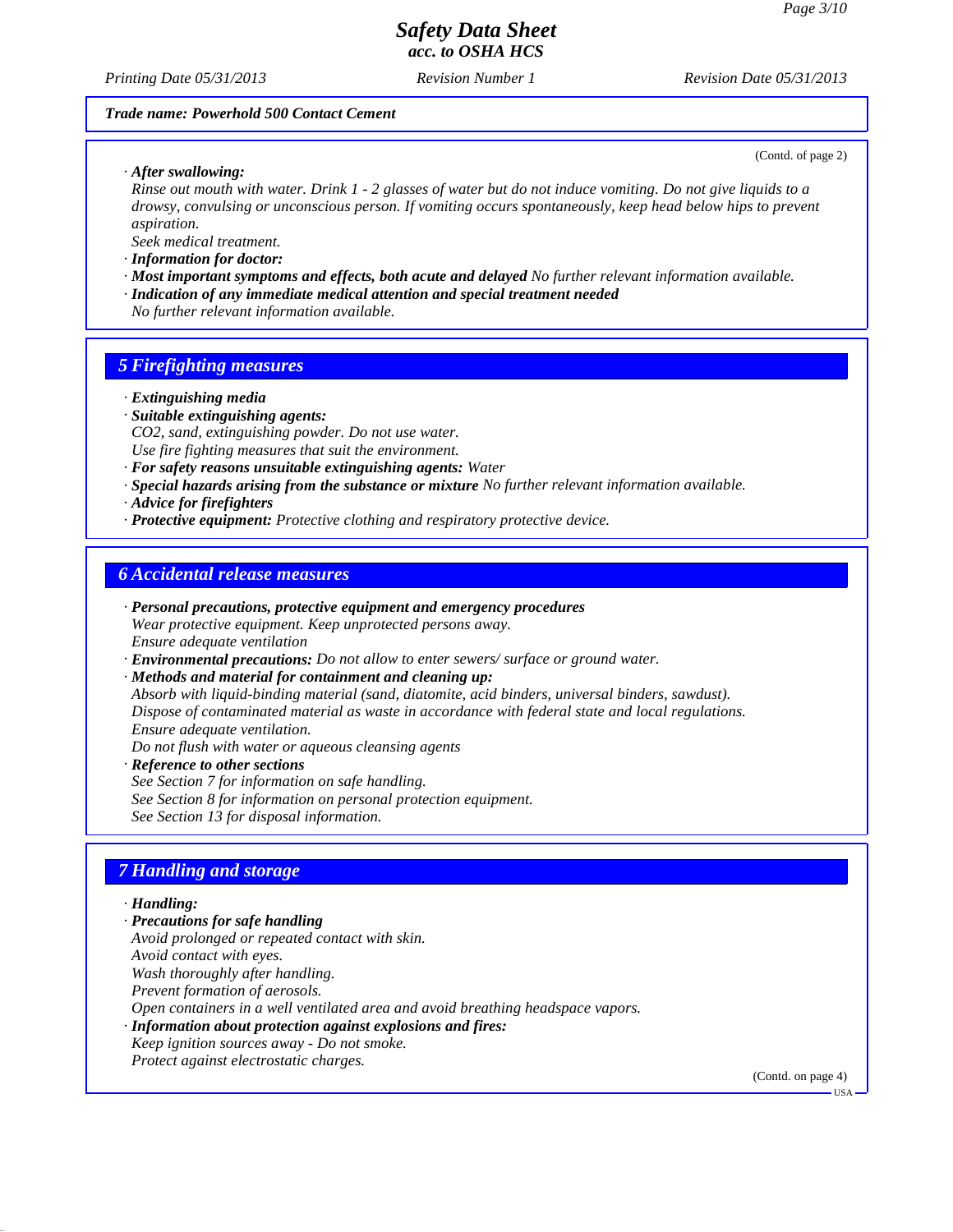*Printing Date 05/31/2013 Revision Number 1 Revision Date 05/31/2013*

*Trade name: Powerhold 500 Contact Cement*

(Contd. of page 3)

- *· Conditions for safe storage, including any incompatibilities*
- *· Storage:*
- *· Requirements to be met by storerooms and receptacles: Store in a cool location away from direct heat.*
- *· Information about storage in one common storage facility: Store away from oxidizing agents.*
- *· Further information about storage conditions:*
- *Keep receptacle tightly sealed. Store above 40F and below 100F.*
- *· Specific end use(s) No further relevant information available.*

### *8 Exposure controls/personal protection*

*· Additional information about design of technical systems: No further data; see item 7.*

| Components with limit values that require monitoring at the workplace:                                                    |                    |
|---------------------------------------------------------------------------------------------------------------------------|--------------------|
| 108-88-3 toluene (25-50%)                                                                                                 |                    |
| PEL Short-term value: $C$ 300; 500* ppm<br>Long-term value: 200 ppm<br>*10-min peak per 8-hr shift                        |                    |
| REL Short-term value: $560$ mg/m <sup>3</sup> , 150 ppm<br>Long-term value: $375 \text{ mg/m}^3$ , 100 ppm                |                    |
| $TLV$ 75 mg/m <sup>3</sup> , 20 ppm<br>BEI                                                                                |                    |
| 110-54-3 n-hexane $(25-50\%)$                                                                                             |                    |
| PEL   1800 mg/m <sup>3</sup> , 500 ppm                                                                                    |                    |
| REL   180 mg/m <sup>3</sup> , 50 ppm                                                                                      |                    |
| $TLV$ 176 mg/m <sup>3</sup> , 50 ppm<br>Skin; BEI                                                                         |                    |
| 78-93-3 methyl ethyl ketone (2.5-10%)                                                                                     |                    |
| PEL 590 $mg/m^3$ , 200 ppm                                                                                                |                    |
| REL Short-term value: $885$ mg/m <sup>3</sup> , 300 ppm<br>Long-term value: 590 mg/m <sup>3</sup> , 200 ppm               |                    |
| TLV Short-term value: $885$ mg/m <sup>3</sup> , 300 ppm<br>Long-term value: 590 mg/m <sup>3</sup> , 200 ppm<br><b>BEI</b> |                    |
|                                                                                                                           | (Contd. on page 5) |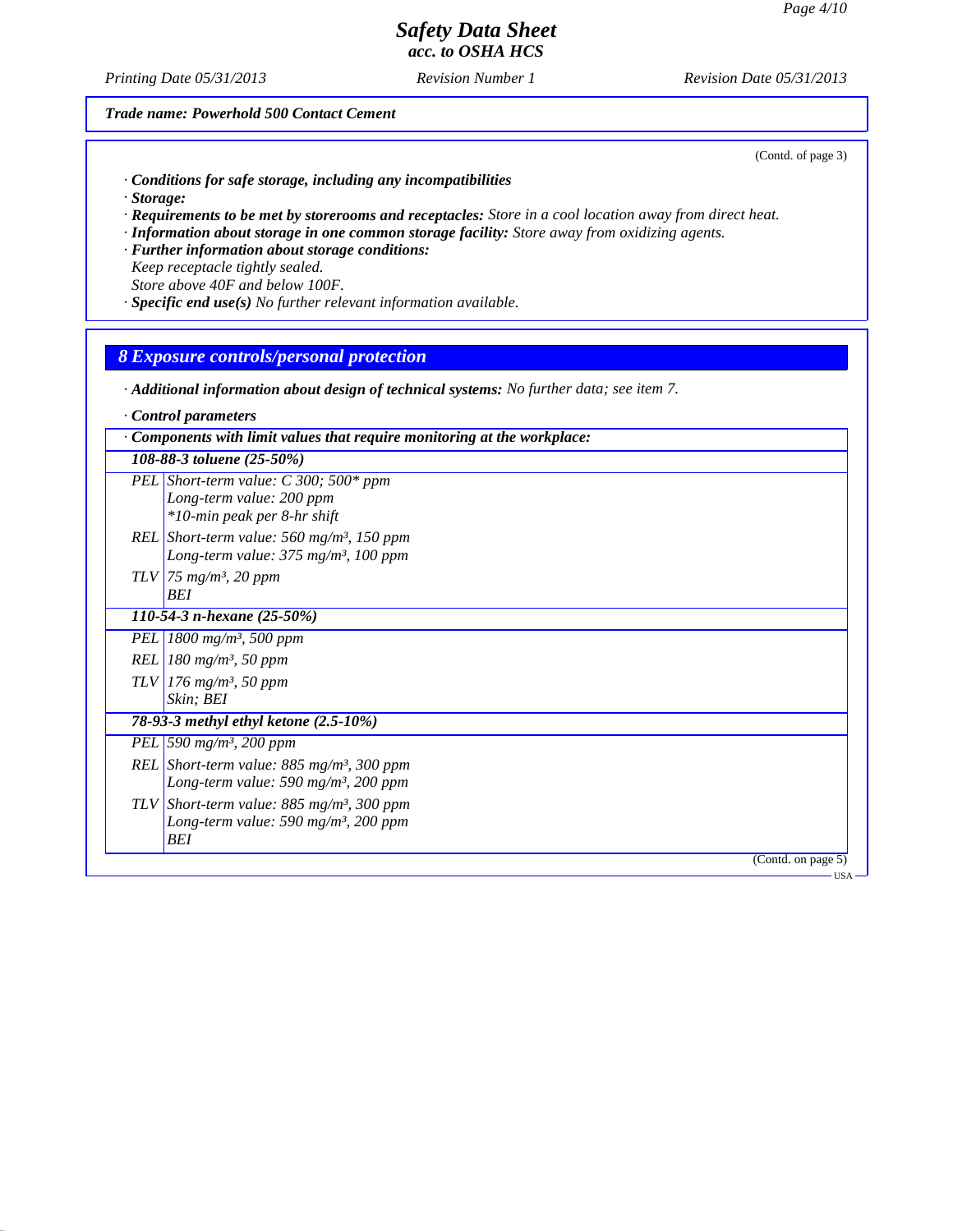*Printing Date 05/31/2013 Revision Number 1 Revision Date 05/31/2013*

*Trade name: Powerhold 500 Contact Cement*

| (Contd. of page 4)                                                                                                       |
|--------------------------------------------------------------------------------------------------------------------------|
| · Ingredients with biological limit values:<br>108-88-3 toluene (25-50%)                                                 |
|                                                                                                                          |
| $BEI$ 0.02 mg/L<br>Medium: blood                                                                                         |
| Time: prior to last shift of workweek                                                                                    |
| Parameter: Toluene                                                                                                       |
|                                                                                                                          |
| $0.03$ mg/L                                                                                                              |
| Medium: urine                                                                                                            |
| Time: end of shift                                                                                                       |
| Parameter: Toluene                                                                                                       |
| $0.3$ mg/g creatinine                                                                                                    |
| Medium: urine                                                                                                            |
| Time: end of shift                                                                                                       |
| Parameter: o-Cresol with hydrolysis (background)                                                                         |
| 110-54-3 n-hexane (25-50%)                                                                                               |
| $BEI$ 0.4 mg/L                                                                                                           |
| Medium: urine                                                                                                            |
| Time: end of shift at end of workweek                                                                                    |
| Parameter: 2.5-Hexanedione without hydrolysis                                                                            |
| 78-93-3 methyl ethyl ketone (2.5-10%)                                                                                    |
| $BEI$ 2 mg/L                                                                                                             |
| Medium: urine                                                                                                            |
| Time: end of shift                                                                                                       |
| Parameter: MEK                                                                                                           |
| · Additional information: The lists that were valid during the creation were used as basis.                              |
| · Exposure controls                                                                                                      |
| · Personal protective equipment (see listings below)                                                                     |
| · General protective and hygienic measures:                                                                              |
| Keep away from foodstuffs, beverages and feed.                                                                           |
| Immediately remove all soiled and contaminated clothing.                                                                 |
| Wash hands before breaks and at the end of work.                                                                         |
| Avoid contact with the skin.                                                                                             |
| Avoid contact with the eyes and skin.                                                                                    |
| · Breathing equipment:                                                                                                   |
| Use approved respiratory protection equipment when airborne exposure is excessive. Consult the respirator                |
| manufacturer to determine the appropriate type of equipment for a given application. Observe respirator use              |
| limitations specified by the manufacturer.<br>· Protection of hands:                                                     |
|                                                                                                                          |
|                                                                                                                          |
| Protective gloves                                                                                                        |
| The glove material has to be impermeable and resistant to the product/the substance/the preparation.                     |
| · Material of gloves                                                                                                     |
| Nitrile rubber, NBR                                                                                                      |
| Chloroprene rubber, CR                                                                                                   |
| The selection of the suitable gloves does not only depend on the material, but also on further marks of quality and      |
| varies from manufacturer to manufacturer.                                                                                |
| · Penetration time of glove material                                                                                     |
| The exact break through time has to be found out by the manufacturer of the protective gloves and has to be<br>observed. |

USA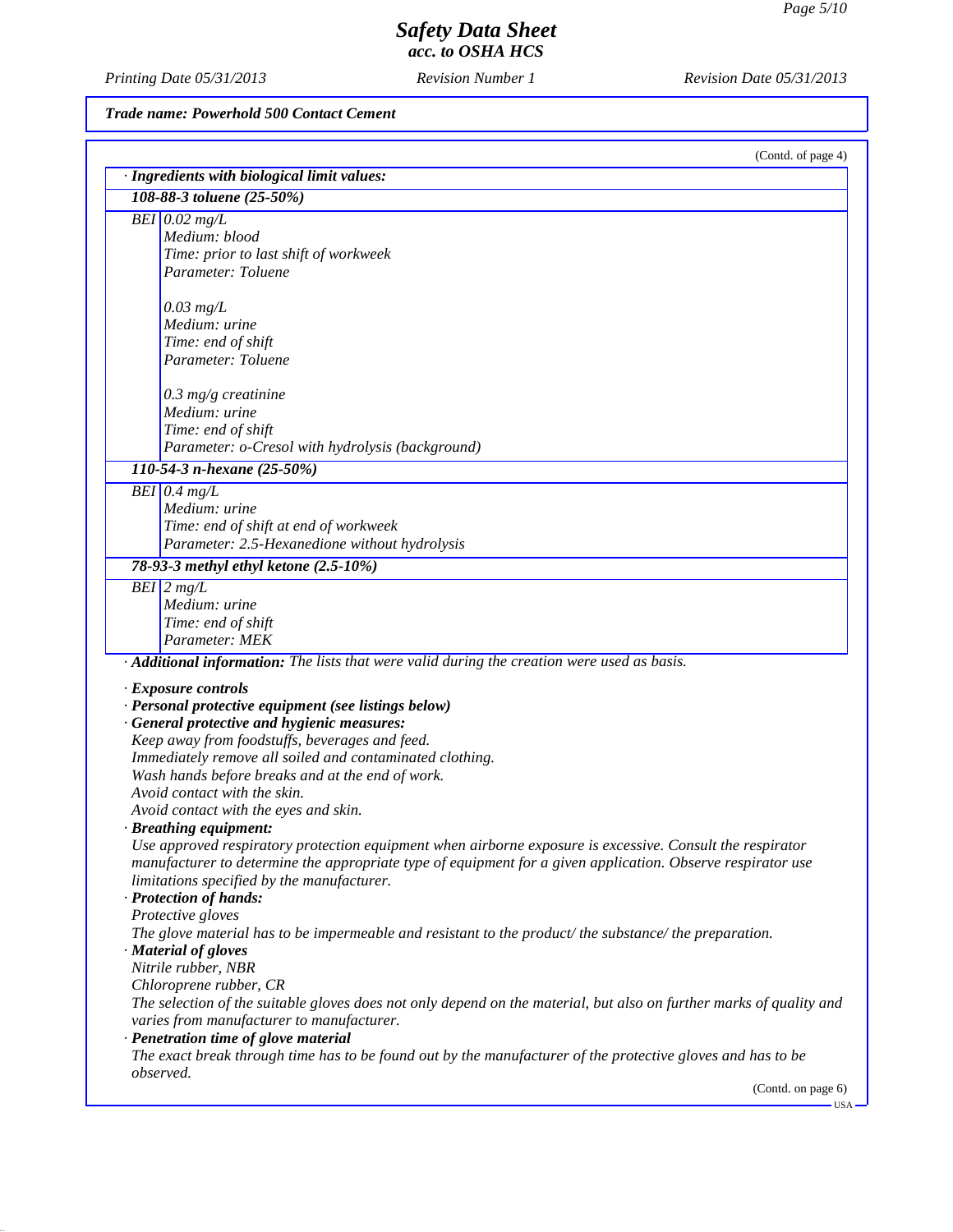*Printing Date 05/31/2013 Revision Number 1 Revision Date 05/31/2013*

## *Trade name: Powerhold 500 Contact Cement*

(Contd. of page 5)

*· Eye protection: Safety glasses with side shields.*



*Tightly sealed goggles*

*· Body protection: Protective work clothing*

| <b>9 Physical and chemical properties</b>                                                               |                                                                                               |
|---------------------------------------------------------------------------------------------------------|-----------------------------------------------------------------------------------------------|
| · Information on basic physical and chemical properties<br>· General Information<br>$\cdot$ Appearance: |                                                                                               |
| Form:                                                                                                   | Liquid                                                                                        |
| Color:                                                                                                  | Tan                                                                                           |
| $\cdot$ Odor:                                                                                           | Characteristic                                                                                |
| · Odour threshold:                                                                                      | Not determined.                                                                               |
| $\cdot$ pH-value:                                                                                       | Not determined.                                                                               |
| · Change in condition                                                                                   |                                                                                               |
| <b>Melting point:</b>                                                                                   | Undetermined.                                                                                 |
| <b>Boiling point:</b>                                                                                   | 69 °C (156 °F)                                                                                |
| · Flash point:                                                                                          | $-26 °C (-15 °F)$                                                                             |
| · Flammability (solid, gaseous):                                                                        | Not applicable.                                                                               |
| · Ignition temperature:                                                                                 | 240 °C (464 °F)                                                                               |
| · Decomposition temperature:                                                                            | Not determined.                                                                               |
| · Auto igniting:                                                                                        | Product is not selfigniting.                                                                  |
| · Danger of explosion:                                                                                  | Product is not explosive. However, formation of explosive air/vapor<br>mixtures are possible. |
| · Flammable limits:                                                                                     |                                                                                               |
| Lower:                                                                                                  | 1.2 Vol $\%$                                                                                  |
| <b>Upper:</b>                                                                                           | 7.4 Vol %                                                                                     |
| $\cdot$ Vapor pressure at 20 $\cdot$ C (68 $\cdot$ F):                                                  | 160 hPa (120 mm Hg)                                                                           |
| $\cdot$ Specific gravity at 20 °C (68 °F):                                                              | $0.81$ g/cm <sup>3</sup> (6.759 lbs/gal)                                                      |
| · Relative density                                                                                      | Not determined.                                                                               |
| · Vapour density                                                                                        | Not determined.                                                                               |
| $\cdot$ Evaporation rate                                                                                | Not determined.                                                                               |
| · Solubility in / Miscibility with                                                                      |                                                                                               |
| Water:                                                                                                  | Not miscible or difficult to mix.                                                             |
| · Partition coefficient (n-octanol/water): Not determined.                                              |                                                                                               |
| · Viscosity:                                                                                            |                                                                                               |
| Dynamic:                                                                                                | Not determined.                                                                               |
| Kinematic:                                                                                              | Not determined.                                                                               |
| · Solvent content:                                                                                      |                                                                                               |
| <b>Organic solvents:</b>                                                                                | 79.0%                                                                                         |
|                                                                                                         | (Contd. on page 7)<br>$\cdot$ USA -                                                           |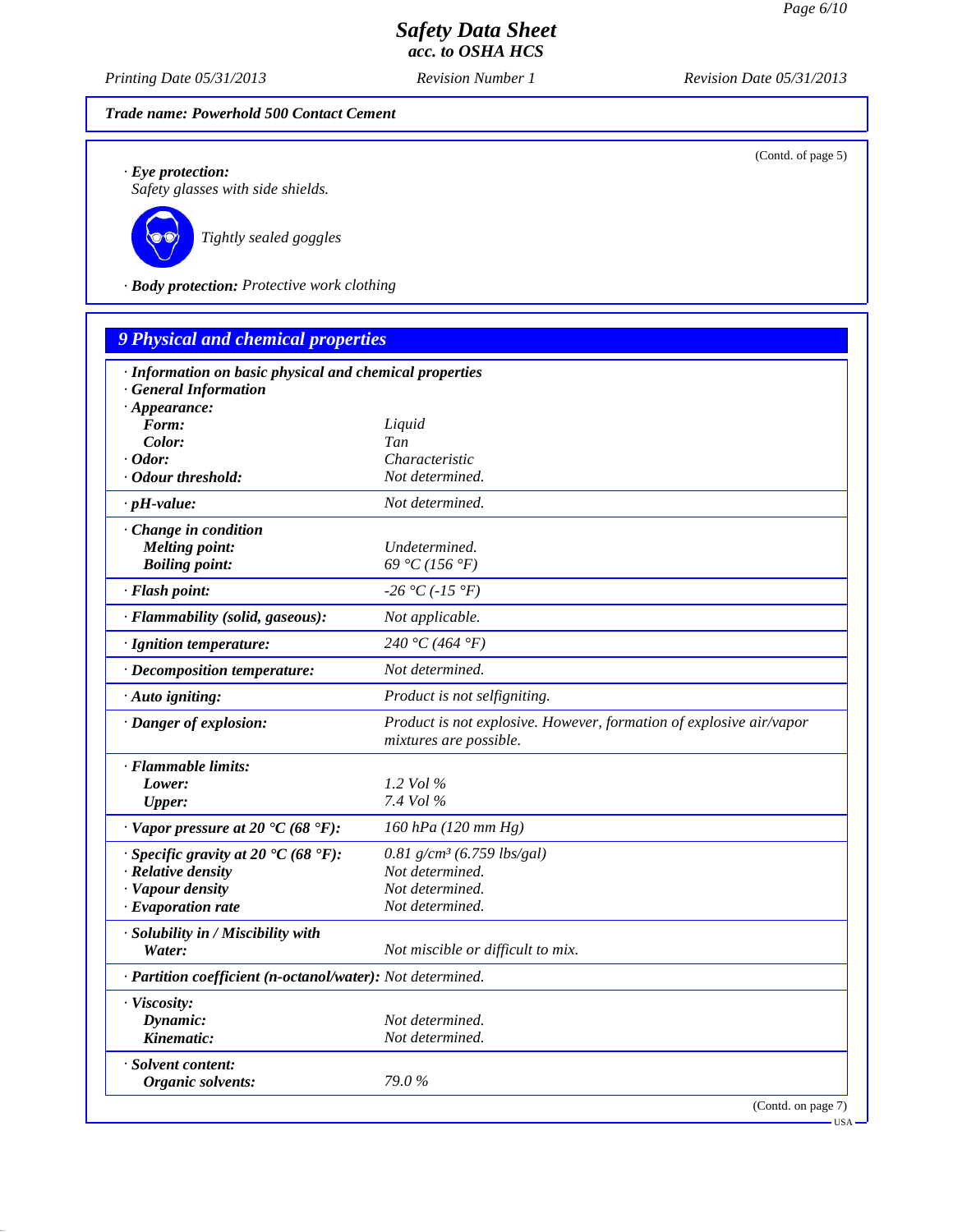*Printing Date 05/31/2013 Revision Number 1 Revision Date 05/31/2013*

*Trade name: Powerhold 500 Contact Cement*

|                           |                                                    | (Contd. of page 6) |
|---------------------------|----------------------------------------------------|--------------------|
| $VOC$ (Per EPA 24)        | not available GMS/L                                |                    |
| <i>Solids content:</i>    | 21.0%                                              |                    |
| $\cdot$ Other information | California VOC Compliance:                         |                    |
|                           | <b>Contains Solvent</b>                            |                    |
|                           | SCAQMD Rule 1168: VOC Compliant                    |                    |
|                           | SCAQMD Rule 443.1: Grams per Liter of Material 600 |                    |
|                           | Grams per Liter of Coating 600                     |                    |

### *10 Stability and reactivity*

*· Reactivity*

- *· Chemical stability*
- *· Thermal decomposition / conditions to be avoided: No decomposition if used according to specifications.*
- *· Possibility of hazardous reactions No dangerous reactions known.*
- *· Conditions to avoid Heat, flames, sparks.*
- *· Incompatible materials: Reacts with oxidizing agents.*
- *· Hazardous decomposition products: Carbon monoxide and carbon dioxide*

*Hydrocarbons*

## *11 Toxicological information*

### *· Information on toxicological effects*

*· Acute toxicity:*

| · LD/LC50 values that are relevant for classification: |
|--------------------------------------------------------|
|--------------------------------------------------------|

#### *108-88-3 toluene*

| Oral   | LD50 | $5000$ mg/kg (rat)                        |
|--------|------|-------------------------------------------|
| Dermal | LD50 | $12124$ mg/kg (rabbit)                    |
|        |      | Inhalative $LC50/4 h   5320 mg/l$ (mouse) |

### *· Primary irritant effect:*

*· on the skin: Irritant to skin and mucous membranes.*

*· on the eye: May irritate the eye.*

*· Sensitization: No sensitizing effects known.*

#### *· Additional toxicological information:*

*The product shows the following dangers according to internally approved calculation methods for preparations: Irritant*

#### *· Carcinogenic categories*

*· IARC (International Agency for Research on Cancer)*

*108-88-3 toluene 3* 

### *· NTP (National Toxicology Program)*

*None of the ingredients is listed.*

# *12 Ecological information*

*· Toxicity*

*· Aquatic toxicity: No further relevant information available.*

*· Persistence and degradability No further relevant information available.*

 $-<sub>USA</sub>$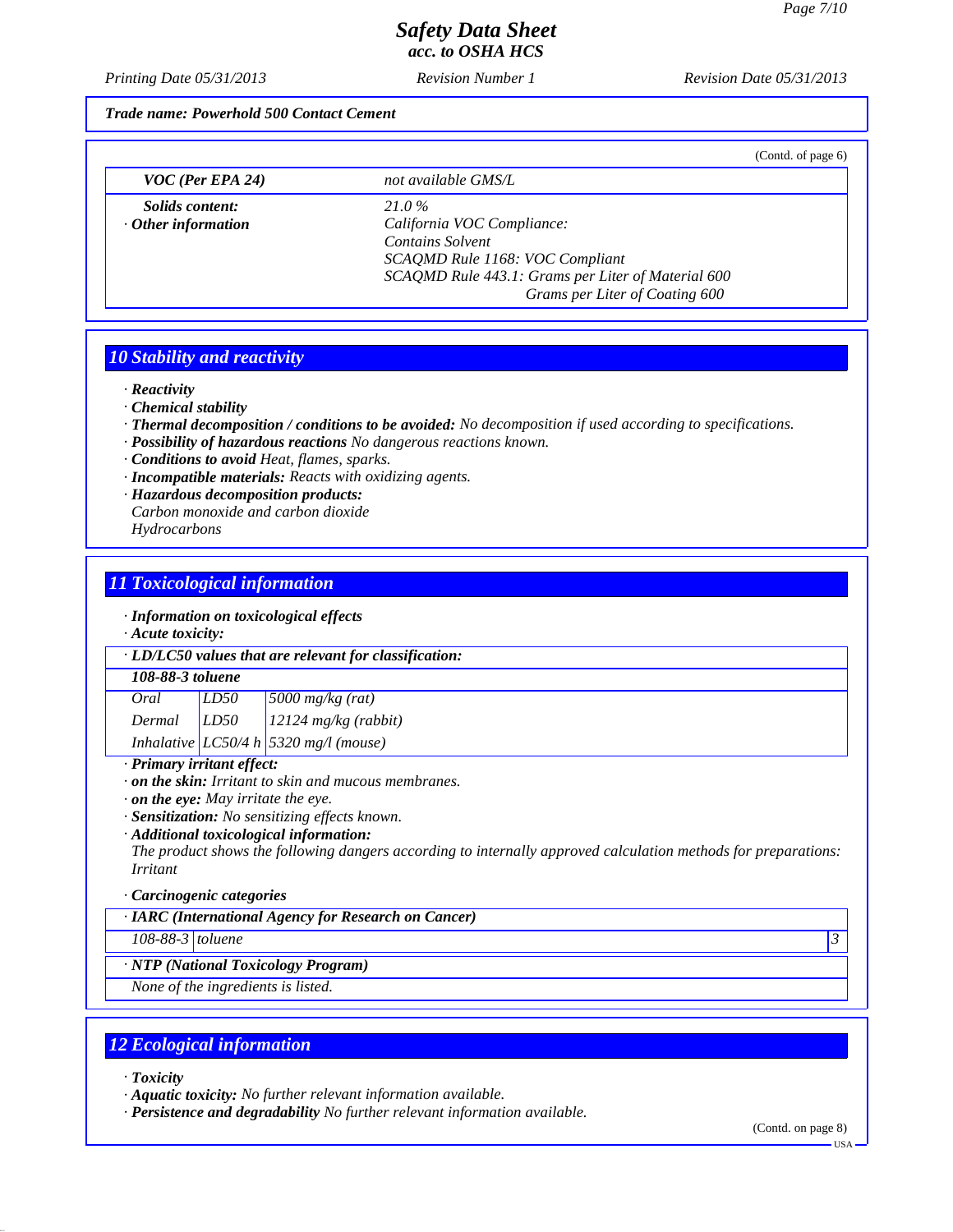*Printing Date 05/31/2013 Revision Number 1 Revision Date 05/31/2013*

### *Trade name: Powerhold 500 Contact Cement*

|                                                                        | (Contd. of page 7) |
|------------------------------------------------------------------------|--------------------|
| · Behavior in environmental systems:                                   |                    |
| · Bioaccumulative potential No further relevant information available. |                    |
| <b>Mobility in soil</b> No further relevant information available.     |                    |
| Ecotoxical effects:                                                    |                    |

- *· Ecotoxical effects: · Remark: Toxic for fish*
- *· Additional ecological information:*

*· General notes:*

*Water hazard class 2 (Self-assessment): hazardous for water Do not allow product to reach ground water, water course or sewage system. Danger to drinking water if even small quantities leak into the ground. Also poisonous for fish and plankton in water bodies. Toxic for aquatic organisms*

#### *· Results of PBT and vPvB assessment*

- *· PBT: Not applicable.*
- *· vPvB: Not applicable.*
- *· Other adverse effects No further relevant information available.*

## *13 Disposal considerations*

*· Waste treatment methods*

*· Recommendation:*

*Must not be disposed of together with household garbage. Do not allow product to reach sewage system. Must be specially treated adhering to official regulations. Disposal must be made according to official regulations.*

*· Uncleaned packagings:*

*· Recommendation: Disposal must be made according to official regulations.*

| $\cdot$ UN-Number<br>· DOT, ADR, IMDG, IATA        | <i>UN1133</i>                             |
|----------------------------------------------------|-------------------------------------------|
|                                                    |                                           |
| · UN proper shipping name<br>$\cdot$ DOT, IATA     | <b>ADHESIVES</b>                          |
| $-ADR$                                             | 1133 ADHESIVES, ENVIRONMENTALLY HAZARDOUS |
| $\cdot$ IMDG                                       | ADHESIVES (HEXANES), MARINE POLLUTANT     |
| · Transport hazard class(es)<br>$\cdot$ <i>DOT</i> |                                           |
| v<br>AMMABLE LIQUID                                |                                           |
| $\cdot$ Class                                      | 3 Flammable liquids.                      |
| $\cdot$ Label                                      | 3                                         |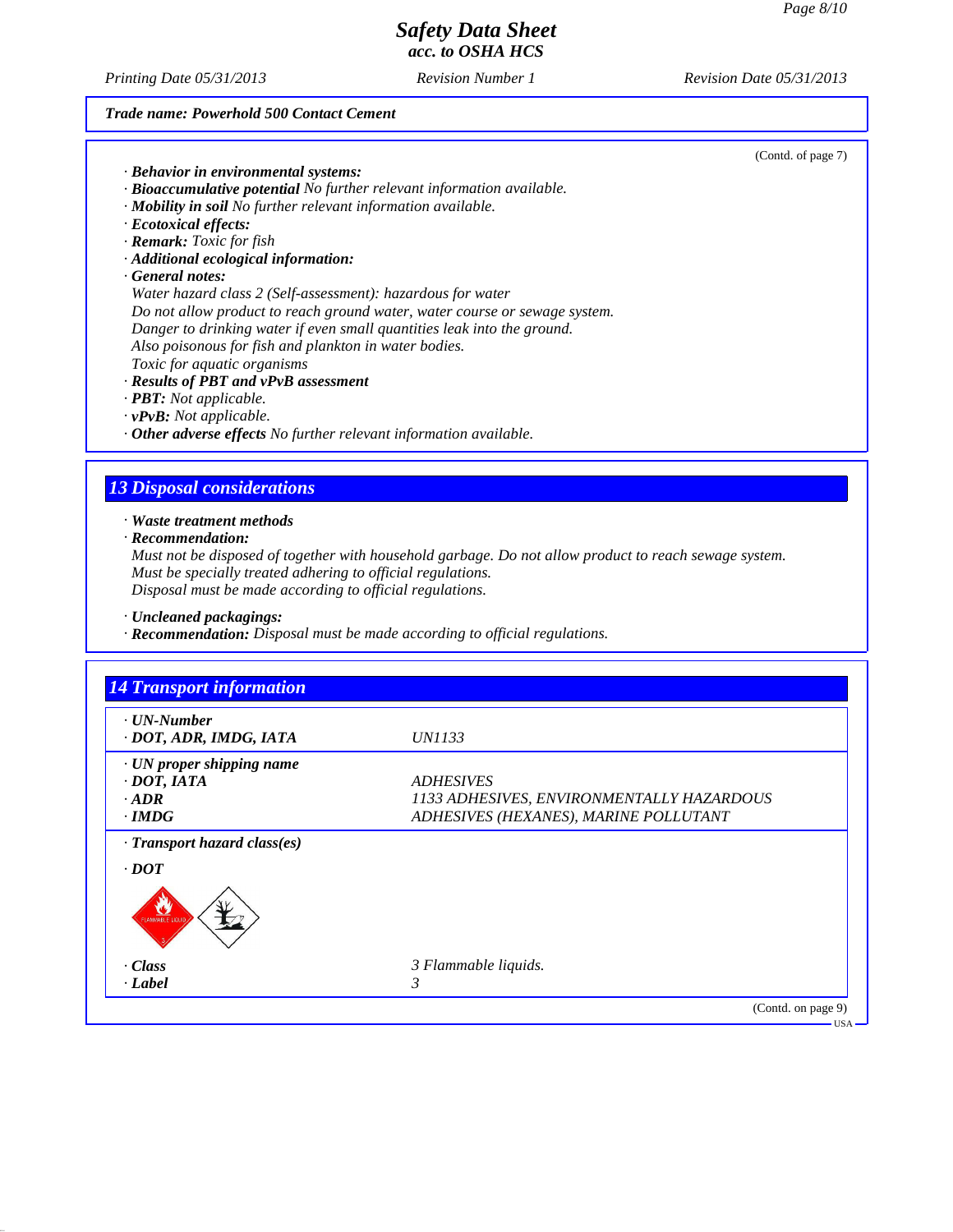*Printing Date 05/31/2013 Revision Number 1 Revision Date 05/31/2013*

*Trade name: Powerhold 500 Contact Cement*

|                                                                                     | (Contd. of page 8)                                              |
|-------------------------------------------------------------------------------------|-----------------------------------------------------------------|
| $\cdot$ ADR, IMDG                                                                   |                                                                 |
|                                                                                     |                                                                 |
| - Class                                                                             | 3 Flammable liquids                                             |
| · Label                                                                             | 3                                                               |
| $\cdot$ IATA                                                                        |                                                                 |
|                                                                                     |                                                                 |
| - Class                                                                             | 3 Flammable liquids.                                            |
| $-Label$                                                                            | 3                                                               |
| · Packing group<br>· DOT, ADR, IMDG, IATA                                           | II                                                              |
| · Environmental hazards:                                                            | Product contains environmentally hazardous substances: n-hexane |
| · Marine pollutant:                                                                 | Yes                                                             |
|                                                                                     | Symbol (fish and tree)                                          |
| · Special marking (ADR):                                                            | Symbol (fish and tree)                                          |
| · Special precautions for user                                                      | Warning: Flammable liquids                                      |
| · Danger code (Kemler):                                                             | 33                                                              |
| · EMS Number:                                                                       | $F-E,S-E$                                                       |
| · Transport in bulk according to Annex II of<br><b>MARPOL73/78 and the IBC Code</b> | Not applicable.                                                 |
| · Transport/Additional information:                                                 |                                                                 |
| $.$ DOT                                                                             |                                                                 |
| $\cdot$ Remarks:                                                                    | Special marking with the symbol (fish and tree).                |
| · UN "Model Regulation":                                                            | UN1133, ADHESIVES, ENVIRONMENTALLY HAZARDOUS, 3, II             |

## *15 Regulatory information*

*· Safety, health and environmental regulations/legislation specific for the substance or mixture · Sara*

*· Section 355 (extremely hazardous substances):*

*None of the ingredients is listed.*

*· Section 313 (Specific toxic chemical listings):*

*108-88-3 toluene*

*110-54-3 n-hexane*

*· TSCA (Toxic Substances Control Act):*

*All components of this product are on the TSCA Inventory or are exempt from TSCA Inventory requirements.*

*· Proposition 65*

*· Chemicals known to cause cancer:*

*None of the ingredients is listed.*

(Contd. on page 10)

USA